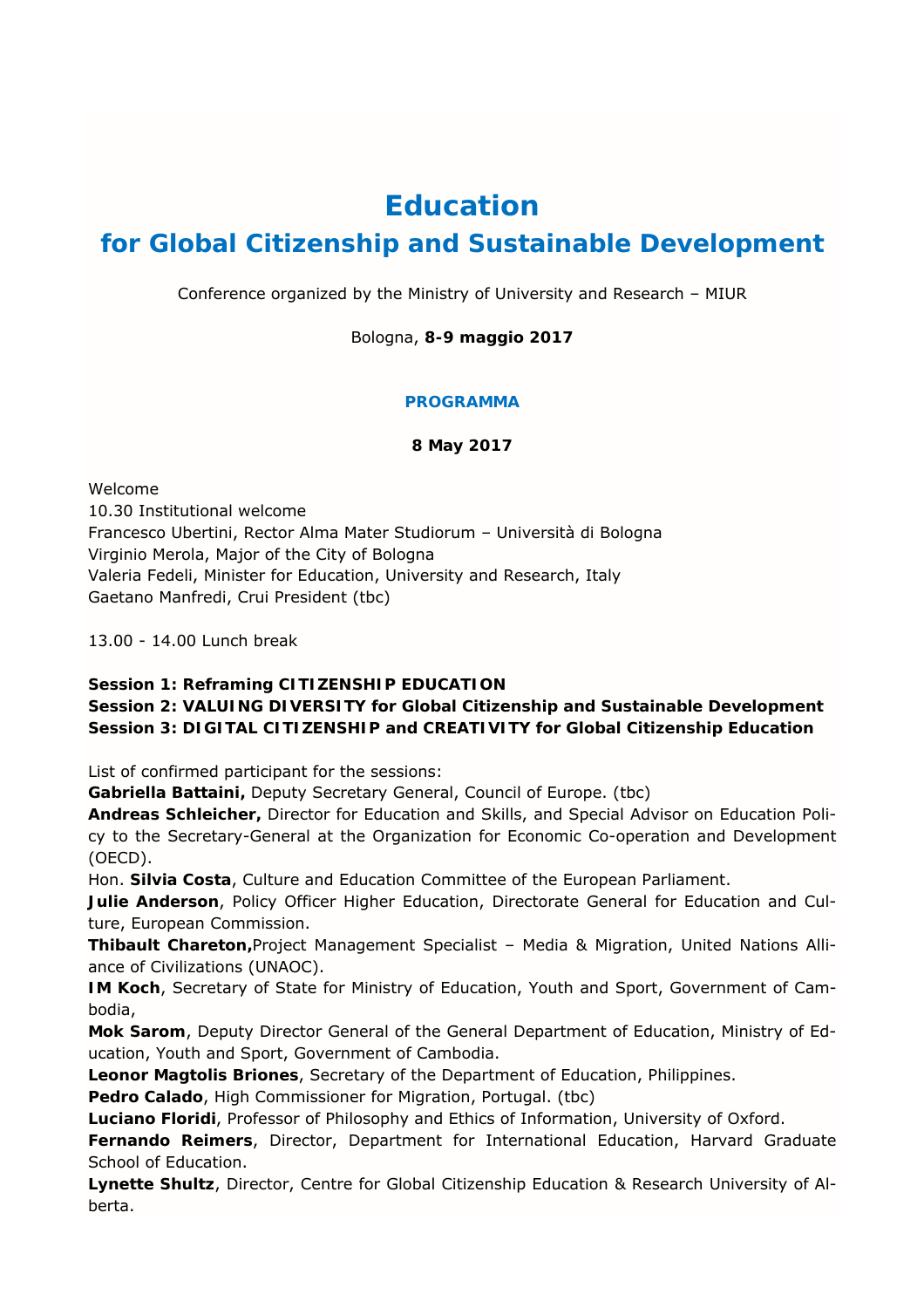**William Gaudelli** Director, Social Studies Education Program, Columbia University. **Dame Marina Warner**, Fellow of the Royal Society pf Literature. (tbc) **Josè Maria del Corral**, Director, Scholas Occurrentes. **Ian Jamison**, Head of Education & Training, Tony Blair Institute for Global Change. **Fabrice Olivier Dubosc**, Founder, Interculture International Foundation. **Alexandra Marques,** Aga Khan Foundation. **Jessica Kehayes**, Centre for Global Education, Asia Society. **Diane Robinson**, Teach for All

## **9 May 2017**

The Bologna conference will focus on the contribution of education and higher education to the 2030 Agenda for Sustainable Development through the promotion of a Global Citizenship. The conference will let the stage to institutional speakers and international experts that will present "case studies" and share good practices.

Institutional welcome 09:00 Institutional welcome Francesco Ubertini, Rector Alma Mater Studiorum – Università di Bologna Sijbolt Noorda, President of the Magna Charta Universitatum Gaetano Manfredi, Crui President (tbc)

## **10:00 - 12:30 Session 1: Promoting DEMOCRATIC AND ACTIVE CITIZENSHIP**

10:00 - 10:30

Service Learning and Campus Community Partnerships: approaches toward new skills for democratic and active citizenship

Wolfgang Stark, University of Duisburg-Essen, President of the German University Network on Social Responsibility

10:30 - 11:00 Community-based entrepreneurship and the promotion of responsible future(s): The transformative role of universities Guido Palazzo, University of Lausanne

11:00 - 11:30 From Global challenge to local efficacy: Action research as an approach to learning for change in everyday contexts Barry Percy-Smith, University of Huddersfield

11:30 - 12:00 New skills for global citizenship: best practices and new trends in the educational systems Lydia Ruprecht, UNESCO Education Sector

12:00 - 12:30 GENE - Global Education Network Europe Emanuela Benini, Director, Global Education Network Europe GENE

12:30 - 13:15 Lunch break